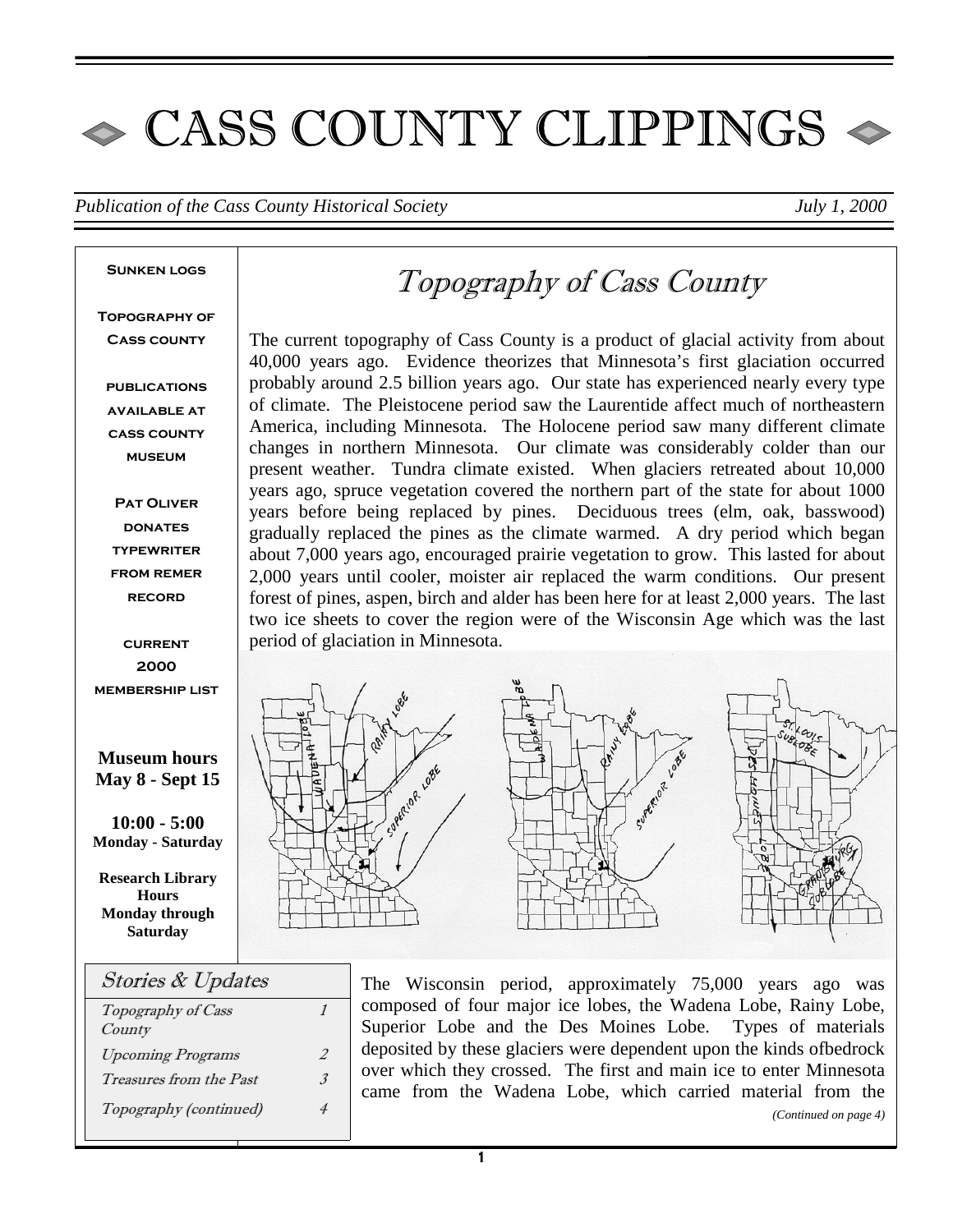# UPCOMING PROGRAMS

Chippewa National Forest Naturalists will be presenting a series of programs this season.

On Thursday, April 6, Governor Jesse Ventura signed a law

- Tuesday, July 13 **BERRIES** —2:00 p.m. at the Cass County Museum.
- Tuesday, July 18 **LOONS** 2:00 p.m. at Cass County Museum.
- Tuesday, August 17 **WILD RICE**  2:00 p.m. at the Cass County Museum.
- ♦ Regular Business Meetings are at 7:00 p.m. on the second Tuesday of the month at the Cass County Museum. There will be a special presentation on
- ♦ Tuesday, June 13 Wood Carvings by Mary Norton and Native American History by Sue Anderson.
- $\bullet$  Thursday, June 29 1:00 4:00 at the Cass County Museum. Mississippi Headwaters Board will present a program on the history of the Mississippi River. Come and play the River Impact Game!

## Sunken Logs

allowing for the retrieval of sunken logs in waters 20 feet or deeper — old growth logs that have rested on the bottom of our lakes since the late 1800's. This bill, sponsored by Representative Larry Howes of Hackensack on behalf of Craig Waddell and Dan Winger of Remer, goes into effect on June 1.

 Waddell and Winger believe about 10% of the old growth timber cut and gloated on the lakes was so dense that it sank. In deeper water, below the thermocline, where light and oxygen are scarce and temperatures are permanently in the 40 degree range, lie logs, undisturbed and as good today as when they were cut.

 Because little light could penetrate the dense, old forest canopy to stimulate growth, trees grew very slowly. They grew very straight, slowly, and with very tight straight grains, something that can't be cultivated in today's fast growth forest. The old growth was used for furniture and musical instruments as well as for floors and trim. Musical instruments made with old growth maple and cherry produce a special sound that cannot be replicated today. There is also a demand for old growth timber for flooring and veneer and for restorations where matching old growth timber is needed and hasn't been available.

 Waddell rented a torpedo-shaped side-scan sonar device to determine where these logs were and support his theory of sunken logs. He found more than logs: things like cars, snowmobiles, ice houses, steamers that once pulled logs across the ice, anchors, saws and animals? "There's 9000 years of history buried in our lakes that we don't know anything about," Waddell says.

 The DNR's interest is water quality which can be compromised by things in the lakes that Mother Nature never intended, including cut logs which emit chemicals as they soak. The breakdown of the bark on trees is believed to cause the rust color associated with some smaller lakes.

 The location of historical or archeologically significant finds will be marked by Global Positioning Satellite coordinates, photographed, sonar printed and information sent to the DNR and Minnesota Historical Society for a determination of retrieval.

 Dan Winger has 25 years as a certified SCUBA diver and goes down to verify the sonar findings. He will be diving from a new boat from Forester Pontoon Company of Hill City, with a power plant from Land O'Lakes from Outing. Woodland Bank has helped with funding and they are looking for outside investors who may contact Brian at the bank.

 Once logs have been retrieved, they will be sent to a sawmill and drying facility. Plans are to put a gift shop and retail outlet at this mill. Persons could purchase a log and have the ends where the logmarks are for a keepsake. The name of the cutter and a brief history of where the log was found and what sawmill it was being sent to when it sank would be provided.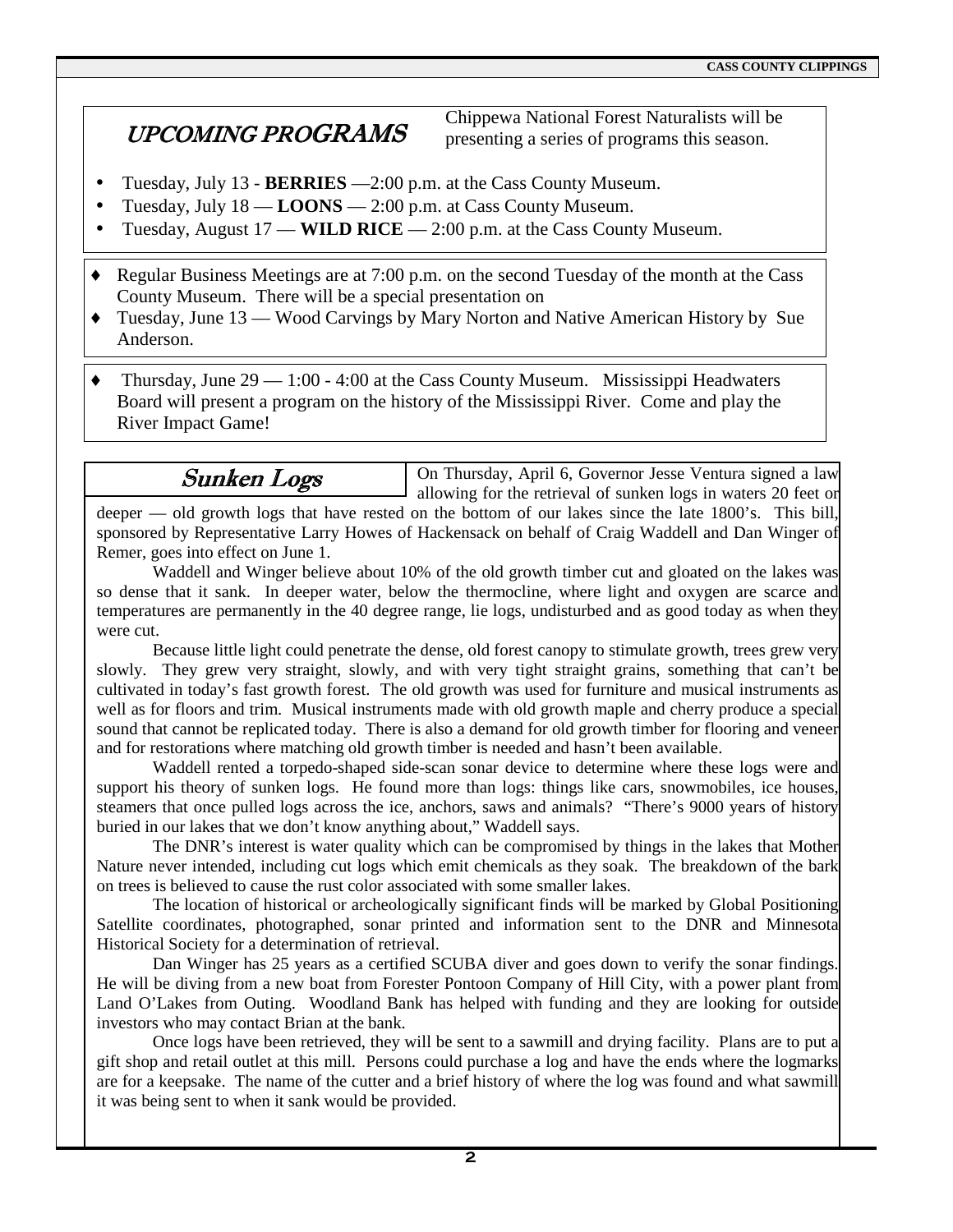## ROYAL TYPEWRITER FINDS NEW HOME AT MUSEUM

This Royal Typewriter has a history with the REMER RECORD HERALD which was started on July 4, 1911 by A. T. Mills in the building on Lot 10 of Block One in the village of Remer. Between 1911 and 1917, the newspaper was owned or operated by several people. Richard Wagner was running the Record in September of 1917 in the building on Lot 12 of Block One when A. B. "Ben" Oliver bought The REMER RECORD. The typewriter was probably part of the newspaper equipment in all of the sales of the RECORD during these years.



 Oral history in the Oliver family tells of the typewriter being used by both Mr. and Mrs. Oliver in the print shop. Sometime between 1919 and 1921, the Oliver family moved out of the back of the print shop and bought a house on the street along the railroad tracks. In October of 1921, the Olivers sold the newspaper and the building to J. W. Hanrahan, a newspaper man from the Minneapolis area, and again the typewriter probably was on the inventory list. Then, in December of 1921, at the request of Mrs. Hanrahan, the Olivers repossessed the newspaper, the building and the typewriter.

 Remer, in the winters of 1921, '22 and '23, was plagued with fires and rumors of

arson. Quoting from page 104 of the REMER, MINNESOTA book by Cecelia McKeig, "On March 30, 1923, the REMER RECORD office, the post office and the Star Garage all burned. The fire started in the printing office but had gained such headway before it was discovered that it was impossible to save anything or to stop the flames until they had completely destroyed all three places of business. The fire hit the Olivers of the REMER RECORD very hard."

 Prior to the fire, Hazel and the younger children (Raymond, Evelyn and Rollen) were quarantined for scarlet fever at their residence and Ben and his oldest son, Malcolm were staying at the Letourneaus. Ben brought the typewriter to their house on the railroad street so Hazel could type out the printing bills. Otherwise, this typewriter would have been destroyed in the fire.

 Ben and Hazel did not rebuild and moved back to Walker in June of 1923 and bringing the typewriter with them. They bought a farm on the "old 19" road west of Walker and raised cows and horses and a large garden while Ben helped with the CASS COUNTY

PIONEER.

*Treasures* 

 In December of 1931, Ben was appointed Judge of Probate when Judge Whitney accepted an appointment in St. Paul, Minnesota. The typewriter went to the Cass County courthouse Probate Office where Mrs. Oliver used it in his office until he retired in 1963. His daughter, Patricia,

has kept this treasure and has donated it to the Cass County Museum.